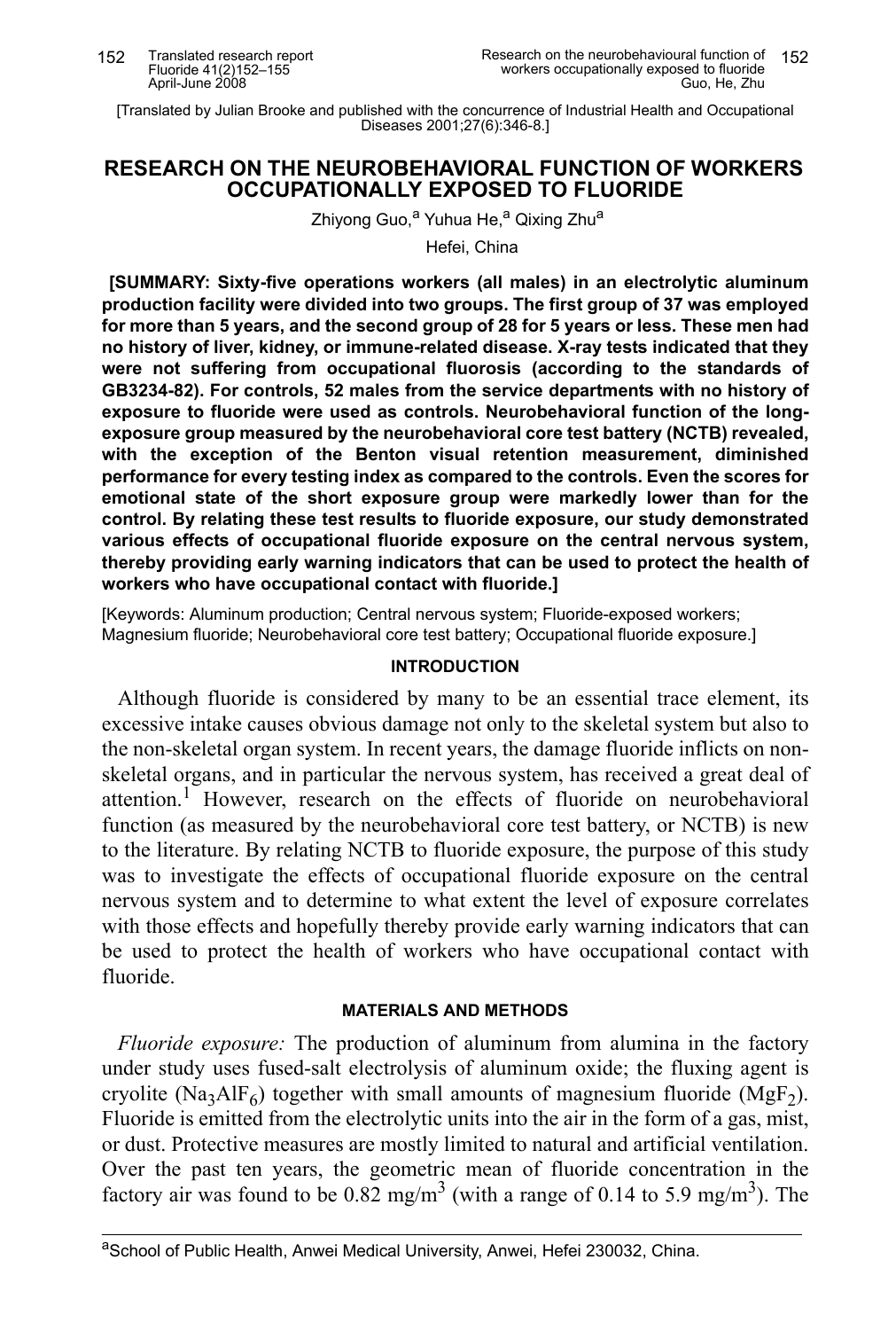national health standard of 1 mg  $F/m<sup>3</sup>$  in *Health Standards Designated for Industrial Enterprises* TJ39-79 is exceeded by these levels 24.7% of the time.

*Selection and grouping of subjects:* The fluoride-exposed subjects were the 65 factory floor workers who carry out the aluminum electrolysis. All the workers were healthy males with no history of liver, kidney, or immune-related disease. Xray tests indicated they were not suffering from occupational fluorosis (according to the standards of YB3234-82). These workers were divided into groups based on the length of time they had been employed at the factory:  $37$  were in the  $> 5$  years group (long exposure group) and 28 in the  $\leq$  5 years group (short exposure group). The control group was selected from 52 male employees working in the service department with no history of relevant exposure. The average age of the fluorideexposed groups was  $29.6 \pm 4.4$ , and the average age of the non-exposed group was  $27.9 \pm 5.9$ . The results of surveys demonstrated the two groups were comparable with regard to age, time on the job, and education, as well as tobacco and alcohol consumption, with no family history of mental illness, and no prolonged use of sedatives.

*7ndices and data collection methods:*

*Measurement of urine fluoride and serum fluoride:* For each worker, urine samples were taken from the first urination of the day, and the fluoride concentration tested. Blood was taken from a vein in the arm below the elbow, and the serum was separated out and tested. A fluoride ion selective electrode method was used for testing in both cases.

*Neurobehavioral function testing:* The WHO-recommend NCTB (which includes a mood questionnaire as well as motor skills testing) was used to test the neurobehavioral function of both exposed and non-exposed workers.<sup>3</sup>

*Data processing*: The collected data were entered into a FoxPro database, and the NCTB results and other indices were normalized. Then SPSS was used to carry out a statistical analysis.

## **RESULTS**

*Urine and serum fluoride levels of workers:* The concentrations of fluoride in the blood serum and urine of both the exposed worker groups were clearly higher than the control, and the differences were very significant  $(p<0.001$ , Table 1).

| Group          | n  | Serum fluoride (mg/L)  | Urine fluoride (mg/L) |
|----------------|----|------------------------|-----------------------|
| Long Exposure  | 37 | $0.074 \pm 0.011^{*T}$ | $0.994 \pm 0.339$ *   |
| Short Exposure | 28 | $0.066 \pm 0.008$ *    | $1.012 + 0.390$       |
| Control        | 52 | $0.035\pm0.007$        | $0.687 + 0.258$       |

**Table 1.** Urine and serum fluoride of workers (mean±SD)

\*p<0.001 compared to control,  $\frac{1}{T}$ p<0.01 compared to short exposure group.

Among the exposed workers, the serum fluoride of the long exposure group was markedly higher than in the short exposure group  $(p<0.01)$ . However, there was no significant difference between the urine fluoride of the two groups  $(p>0.05)$ .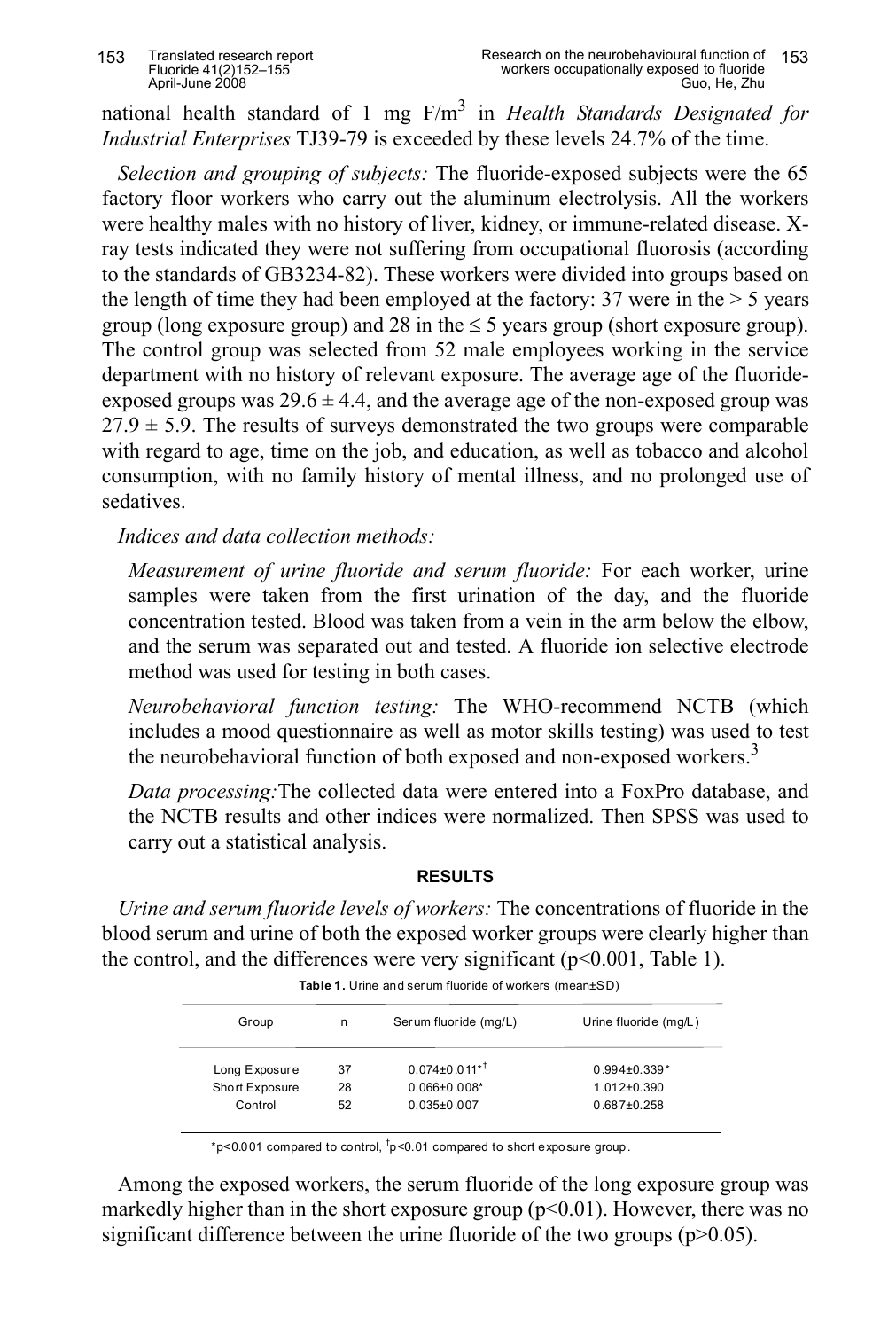#### Translated research report<br>Fluoride 41(2)152-155 154 April-June 2008

*NCTB testing*: With the exception of visual retention, the long exposure group showed clearly diminished performance for every testing index as compared to the control. In regard to the scores for emotional state, simple reaction time, digital span, Santa Ana dexterity, and pursuit aiming, the short exposure group was markedly lower than the control. Compared with the short exposure group, the emotional confusion and pursuit aiming error indices of the high exposure group are clearly lower ( $p<0.05$ ), and most of the remaining indices show an overall negative tendency, however this general result is not statistically significant  $(p>0.05, Table 2)$ 

|                                | Fluoride exposed groups         | Non-exposed           |                           |
|--------------------------------|---------------------------------|-----------------------|---------------------------|
| Index                          | Long exposure $(n=37)$          | Short exposure (n=28) | control group<br>$(n=52)$ |
| <b>Emotional State</b>         |                                 |                       |                           |
| Tension                        | 45.30±9.62**                    | 47.05±11.87**         | 54.70±8.08                |
| <b>Depression</b>              | 46.33±9.55**                    | 47.19±12.65**         | 54.32±8.60                |
| <b>Ho stility</b>              | 45.08±12.24**                   | 46.63±8.59**          | 55.50±7.71                |
| Vigor                          | 45.03±10.62**                   | 46.97±7.14**          | 55.34±7.48                |
| Fatigue                        | 43.33±9.18**                    | 45.22±8.56**          | 57.16±6.57                |
| Confusion                      | 43.22±8.50 <sup>†**</sup>       | 48.35±9.48**          | 55.06±8.99                |
| Simple Reaction Time           |                                 |                       |                           |
| Average                        | 47.03±12.94*                    | $49.70 \pm 6.18$      | 52.40±8.69                |
| Fastest                        | 47.81±12.59*                    | 48.70±7.06*           | 52.38±8.93                |
| Slowest                        | 48.86±6.81                      | $50.37 \pm 4.34$      | 50.74±13.56               |
| Digit Span                     | 46.37±8.99**                    | 48.41±8.44*           | 53.14±10.91               |
| Santa Ana Dexterity            |                                 |                       |                           |
| Preferred Hand                 | 47.27±8.55**                    | 47.26±11.91**         | 53.44±9.14                |
| Non-Preferred Hand             | 47.61±9.71**                    | 47.26±9.07**          | 52.92±10.18               |
| Digit Symbol                   | 47.27±8.33*                     | 51.85±10.26           | 50.98±10.94               |
| <b>Benton Visual Retention</b> | $49.54 \pm 9.43$                | 49.26±10.02           | 51.62±8.54                |
| Pursuit Aiming                 |                                 |                       |                           |
| Correct                        | 49.68±4.16                      | $50.78 \pm 5.12$      | 49.78±14.46               |
| Errors                         | $46.41 \pm 4.79$ <sup>†**</sup> | $50.35 \pm 4.12$      | 51.74±6.84                |
| Total                          | 48.57±6.87*                     | 48.35±8.32*           | 51.89±8.72                |

Table 2. Comparison of NCTB results between exposed and non-exposed subjects (mean ±SD)

\*p<0.05, \*\*p<0.01 (exposed groups compared to control);  $\frac{1}{2}$ p<0.05 (long exposure group compared to short exposure  $group).$ 

| <b>Table 3.</b> Correlation of relevant NCTB indices with worker serum fluoride |  |  |  |  |
|---------------------------------------------------------------------------------|--|--|--|--|
|                                                                                 |  |  |  |  |

| X              | ν                            | Regression equation   | R         |       | р       |
|----------------|------------------------------|-----------------------|-----------|-------|---------|
| Serum fluoride | <b>Fastest Reaction Time</b> | $Y=53.39 - 64.49X$    | $-0.1593$ | 1.709 | < 0.05  |
| Serum fluoride | Digit Span                   | $Y = 55.78 - 117.70X$ | $-0.2741$ | 3.017 | < 0.01  |
| Serum fluoride | Pursuit Aiming Total         | $Y = 53.35 - 69.41X$  | $-0.2277$ | 2.475 | < 0.05  |
| Serum fluoride | Santa Ana (PH)               | $Y = 55.45 - 111.46X$ | $-0.2591$ | 2.839 | < 0.01  |
| Serum fluoride | Santa Ana (NPH)              | $Y = 55.01 - 103.70X$ | $-0.2418$ | 2.637 | < 0.01  |
| Serum fluoride | Tension                      | $Y = 58.76 - 178.63S$ | $-0.4190$ | 4.883 | < 0.001 |
| Serum fluoride | Depression                   | $Y = 58.48 - 170.44S$ | $-0.3919$ | 4.508 | < 0.001 |
| Serum fluoride | Hostility                    | $Y = 59.16 - 186.21X$ | $-0.4339$ | 5.096 | < 0.001 |
| Serum fluoride | Vigor                        | $Y = 58.81 - 197.20X$ | $-0.4214$ | 4.918 | < 0.001 |
| Serum fluoride | Fatique                      | $Y=63.14 - 367.38X$   | $-0.6199$ | 8.360 | < 0.001 |
| Serum fluoride | Confusion                    | $Y = 59.28 - 187.30X$ | $-0.4316$ | 5.064 | < 0.001 |
|                |                              |                       |           |       |         |